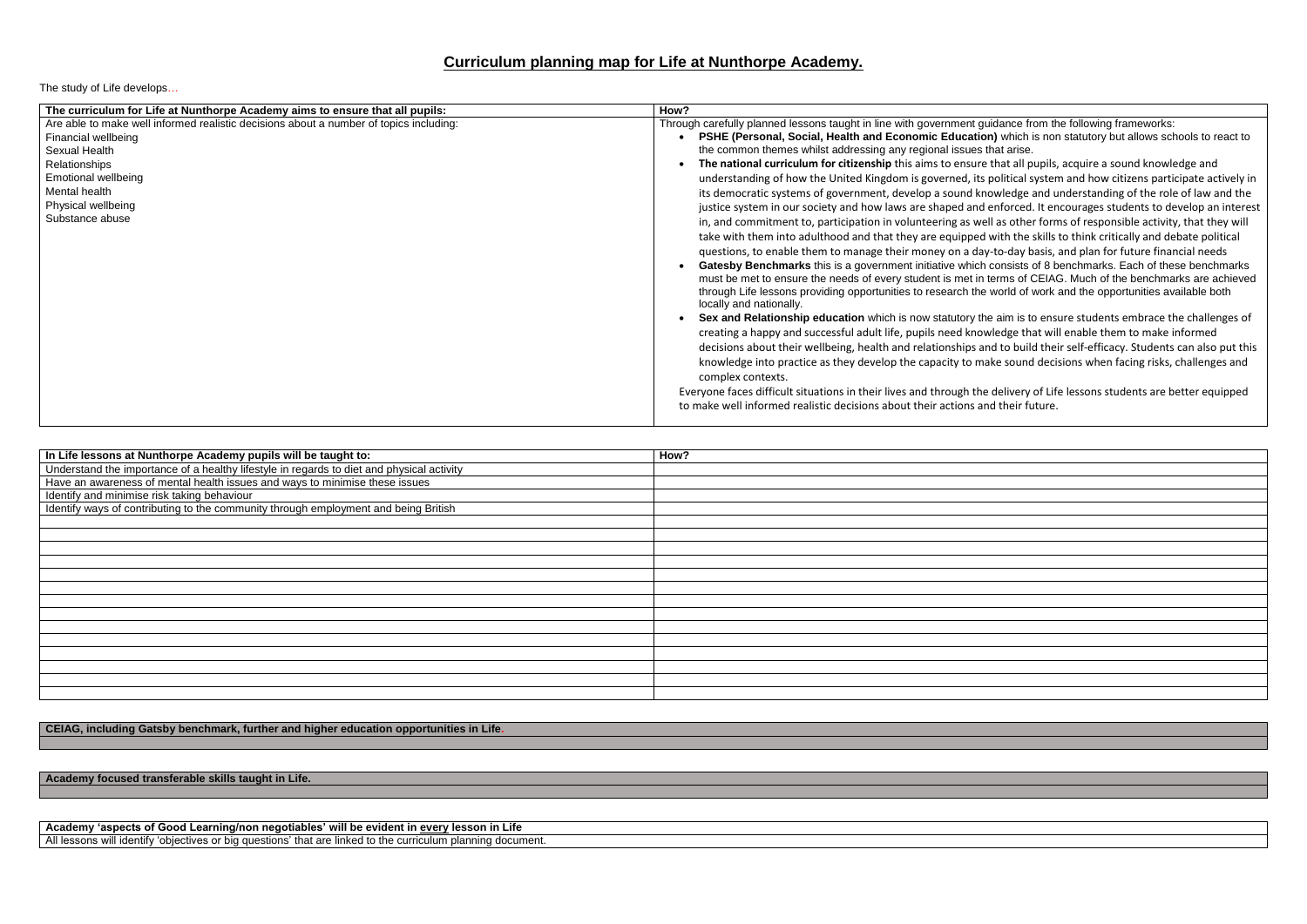All lessons will begin with a knowledge and/or skills retrieval task. Differentiation will be evident, linked to students needs and will 'enable' progress. Targeted high quality/challenging questioning will be evident in every lesson. All lessons will end with a plenary that enables students to demonstrate what they have learnt.

|           |                                                   | Autumn Term <sup>.</sup>                                                                                                                                                                                                                                                                                                                                                                                                                                                                                                                                                                                         | <b>Autumn Term 2</b>                                                                                                                                                                                                                                                                                                                                                                                                                                                                                                                     | <b>Spring Term</b>                                                                                                                                                                                                                                                                                                                                                                                                                                                                                                          | <b>Spring Term 2</b>                                                                                                                                                                                                                                                                                                                                                                                                                                                                                                          | <b>Summer Term</b>                                                                                                                                                                                                                                                                                                                                                             | <b>Summer Term 2</b>                                                                                                                                                                                                                                                                                                                                                                                                                                                                                                                                                                                                                |
|-----------|---------------------------------------------------|------------------------------------------------------------------------------------------------------------------------------------------------------------------------------------------------------------------------------------------------------------------------------------------------------------------------------------------------------------------------------------------------------------------------------------------------------------------------------------------------------------------------------------------------------------------------------------------------------------------|------------------------------------------------------------------------------------------------------------------------------------------------------------------------------------------------------------------------------------------------------------------------------------------------------------------------------------------------------------------------------------------------------------------------------------------------------------------------------------------------------------------------------------------|-----------------------------------------------------------------------------------------------------------------------------------------------------------------------------------------------------------------------------------------------------------------------------------------------------------------------------------------------------------------------------------------------------------------------------------------------------------------------------------------------------------------------------|-------------------------------------------------------------------------------------------------------------------------------------------------------------------------------------------------------------------------------------------------------------------------------------------------------------------------------------------------------------------------------------------------------------------------------------------------------------------------------------------------------------------------------|--------------------------------------------------------------------------------------------------------------------------------------------------------------------------------------------------------------------------------------------------------------------------------------------------------------------------------------------------------------------------------|-------------------------------------------------------------------------------------------------------------------------------------------------------------------------------------------------------------------------------------------------------------------------------------------------------------------------------------------------------------------------------------------------------------------------------------------------------------------------------------------------------------------------------------------------------------------------------------------------------------------------------------|
|           | <b>Topic title</b>                                | <b>All About Me</b>                                                                                                                                                                                                                                                                                                                                                                                                                                                                                                                                                                                              | <b>Being an Entrepreneur</b>                                                                                                                                                                                                                                                                                                                                                                                                                                                                                                             | <b>Staying Safe</b>                                                                                                                                                                                                                                                                                                                                                                                                                                                                                                         | <b>Emergency Aid</b>                                                                                                                                                                                                                                                                                                                                                                                                                                                                                                          | <b>Community</b>                                                                                                                                                                                                                                                                                                                                                               | Looking after ourselves and our<br>community                                                                                                                                                                                                                                                                                                                                                                                                                                                                                                                                                                                        |
|           | <b>Building on KS2</b><br>(Skills and<br>content) |                                                                                                                                                                                                                                                                                                                                                                                                                                                                                                                                                                                                                  |                                                                                                                                                                                                                                                                                                                                                                                                                                                                                                                                          |                                                                                                                                                                                                                                                                                                                                                                                                                                                                                                                             |                                                                                                                                                                                                                                                                                                                                                                                                                                                                                                                               |                                                                                                                                                                                                                                                                                                                                                                                |                                                                                                                                                                                                                                                                                                                                                                                                                                                                                                                                                                                                                                     |
|           | Intent                                            | This unit is intended to get students to analyse<br>who they are, what their strengths and<br>weaknesses are and how to manage social<br>situations through the following areas: 1.<br>Bullying x2, 4. Brothers and sisters 5. How our<br>body changes, 6. Emotions and hormones<br>7. Healthy eating (specifically energy and<br>caffeine drinks).                                                                                                                                                                                                                                                              | The main aims of this unit are to explore a<br>variety of enterprise skills and how these relate<br>to collaborative working as a part of a team.<br>Students will work in groups to design and<br>evaluate a festive snack, through discussion<br>analysis, creativity and compromise. These<br>ideas are then presented to the class. 1.<br>Enterprise skills x3; 2. launch of group<br>challenge; 3. team challenge and presentations<br>x3.                                                                                          | Through this unit, students will identify risky<br>situations, describe how to keep themselves<br>safe in different contexts and explain what to<br>do in the event of an emergency. 1. Digital<br>Resilience x 2; 2. Rail safety; 3. Road safety; 4.<br>Water safety; 5. Revision 6. Assessment.                                                                                                                                                                                                                           | This unit is designed to give students the<br>background knowledge and skills to be able to:<br>identify danger and apply appropriate<br>procedures in an emergency situation. 1.<br>Making 999 call/DRSABC 2. Recovery position/<br>Choking. 3. Bleeding/ fractures, 4. Seizures and<br>diabetes; burns and scalds; 5. Shock/Heart<br>attacks/strokes 6. Practical CPR                                                                                                                                                       | The key focus of this unit is for students to<br>understand their role in making positive<br>contributions to their local community, and<br>explaining the consequences of poor<br>behaviour. 1. Anti-social behaviour: 2.<br>Recycling; 3. Assessment 4. Climate change x2                                                                                                    | The focus of this unit is self- image, self-care<br>and our role in the community. We will look at<br>1. Graffiti 2. Community x 2 3. Self- image 4.<br>Self- care 5 mindfulness                                                                                                                                                                                                                                                                                                                                                                                                                                                    |
| <b>Y7</b> | Knowledge<br><b>Skills</b><br>Understanding       | Knowledge:<br>Types of bullying<br>Correct terminology to describe<br>reproductive system<br>What happens to girls and boys'<br>$\bullet$<br>bodies during puberty and why<br>What energy drinks are and the<br>$\bullet$<br>associated risk factors<br>Skills:<br>Developing relationships within<br>the classroom<br>How to conduct safe and sensible<br>$\bullet$<br>discussion<br>Coping with change (physical,<br>emotional and transition)<br>Understanding:<br>How their family relationships and<br>friendships develop through time<br>The impact bullying can have and<br>what the consequences can be | Knowledge:<br>Marketing techniques and how<br>advertisers target their chosen<br>market<br>Difference between skills and<br>qualities and the importance of<br>these in real life situations<br>Skills:<br>Designing a new product<br>Successful group work, including<br>ground rules, negotiation and<br>time management<br>Presentation skills - including<br>planning, effective communication<br>and the use of ICT to make<br>presentations more engaging<br>Understanding:<br>Reflecting on students' own skills<br>and qualities | Knowledge:<br>Key terminology in terms of<br>Digital Resilience - grooming,<br>exploitation, trafficking, sexting,<br>catfishing<br>Statistics about the risks around<br>trains, water and roads<br>Skills:<br>How to keep yourself safe online<br>- checking privacy settings,<br>updating passwords, reporting<br>concerns<br>Paired reading<br><b>Extended writing</b><br>Understanding:<br>How risks in different contexts<br>apply to them as individuals<br>Procedures for dealing with and<br>reporting an emergency | Knowledge:<br>How accidents happen and how<br>to prevent them<br>Dealing with emergency<br>situations, including how to make<br>a 999 call<br>Key vocabulary such as CPR,<br>abdominal thrusts, shock<br>Skills:<br>Practical first aid skills, including<br>putting someone in the recovery<br>position, abdominal thrusts and<br><b>CPR</b><br>Pair and small group work,<br>including working safely in<br>practical settings<br>Understanding:<br>The impact prompt and effective<br>response can have in an<br>emergency | Knowledge:<br>What anti-social behaviour is and<br>the impact it has on a community<br>What an ASBO is and how and<br>why they are issued<br>The 3 Rs of recycling (Reduce,<br>Reuse, Recycle) and how<br>recycling works<br>Skills:<br>Group work, including building on<br>the skills developed in unit 2<br>Understanding:<br>How our actions impact the world<br>around us | Knowledge:<br>Self-care<br>Self - image<br>How we contribute to the<br>community<br>The effects of anti-social<br>$\bullet$<br>behaviour such as graffiti<br>Skills:<br>Analysing pieces of graffiti art for<br>meaning and intention<br>Research, including<br>understanding what constitutes a<br>reputable source of information<br>Drafting and redrafting of written<br>work, plus writing in own words<br>rather than copying and pasting<br>Understanding:<br>How anti-social behaviour affect<br>other people and what the<br>consequences can be<br>Our personal responsibility to<br>$\bullet$<br>protect the environment |
|           | Knowledge and<br>skills revisited                 | Knowledge:<br>Puberty (from KS2)<br>Healthy eating (from KS2)<br>Relationships with family and<br>friends (from KS2)                                                                                                                                                                                                                                                                                                                                                                                                                                                                                             | Knowledge:<br>Skills and qualities (from KS2)                                                                                                                                                                                                                                                                                                                                                                                                                                                                                            | Knowledge:<br>Online safety (from KS2)<br>Road safety (from KS2)                                                                                                                                                                                                                                                                                                                                                                                                                                                            | Knowledge:<br>First Aid techniques (some primary<br>schools teach first aid explicitly)<br>Making a 999 call (from KS2)                                                                                                                                                                                                                                                                                                                                                                                                       | Knowledge:                                                                                                                                                                                                                                                                                                                                                                     | Knowledge:<br>Research skills from KS2<br>$\bullet$                                                                                                                                                                                                                                                                                                                                                                                                                                                                                                                                                                                 |
|           |                                                   | <b>Skills:</b><br>Successful working relationships<br>(from KS2)                                                                                                                                                                                                                                                                                                                                                                                                                                                                                                                                                 | <b>Skills:</b><br>Group work (from KS2)<br>Time Management (from KS2)                                                                                                                                                                                                                                                                                                                                                                                                                                                                    | <b>Skills:</b><br>Pair work (from KS2)                                                                                                                                                                                                                                                                                                                                                                                                                                                                                      | <b>Skills:</b><br>Pair work (from unit 3)<br>Group work (from unit 2)                                                                                                                                                                                                                                                                                                                                                                                                                                                         | <b>Skills:</b><br>Paired reading from unit 3<br>Group work from unit 2                                                                                                                                                                                                                                                                                                         | <b>Skills:</b><br>Group work from unit 2 and 5                                                                                                                                                                                                                                                                                                                                                                                                                                                                                                                                                                                      |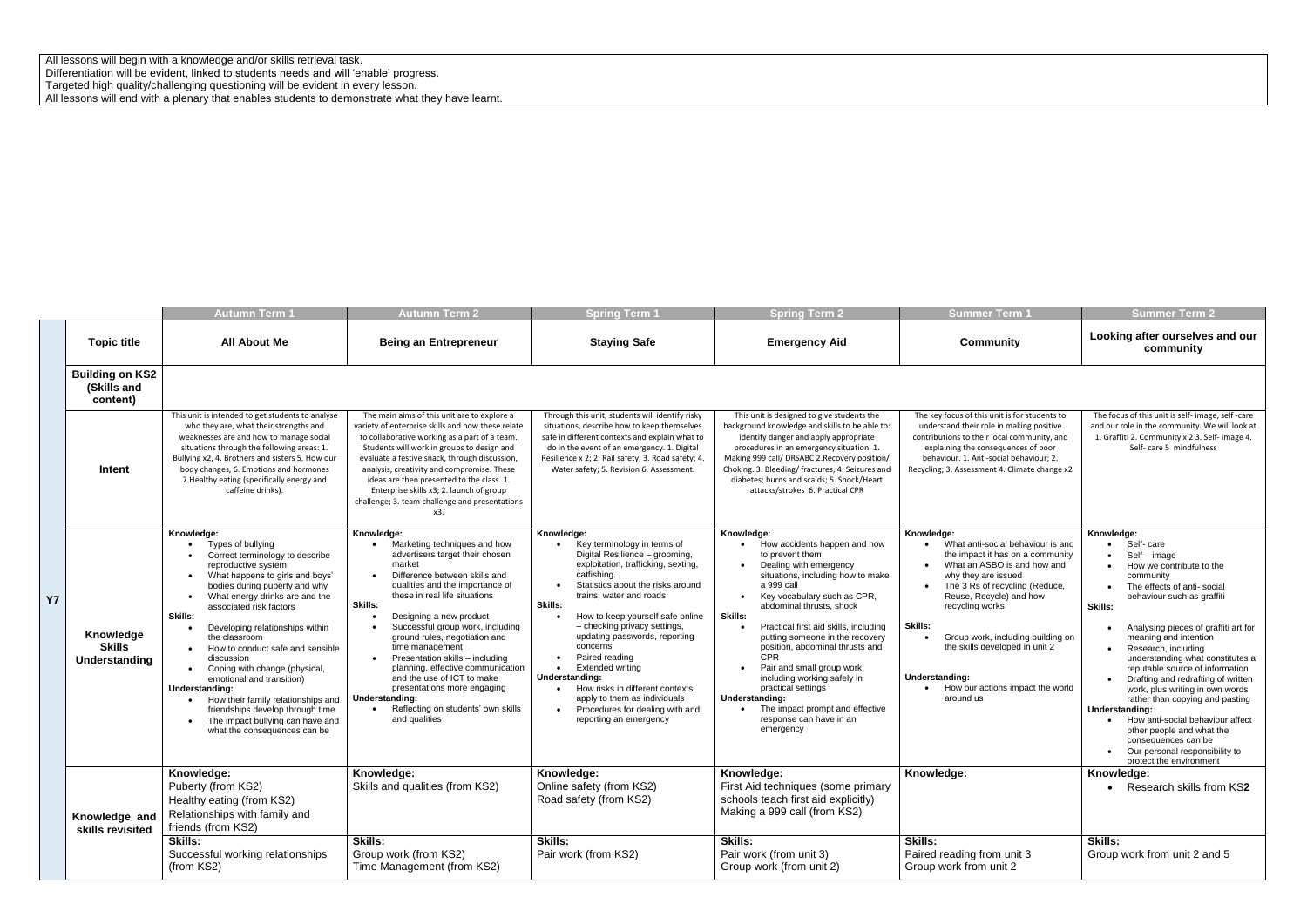|                                     | Discussion (from KS2)                                                                                                               | Presentation skills (from KS2)                                                                                                                                                                |                                                                                                                                     |                                                                                                                                                                                              |                                                     |                                                                                                                                  |
|-------------------------------------|-------------------------------------------------------------------------------------------------------------------------------------|-----------------------------------------------------------------------------------------------------------------------------------------------------------------------------------------------|-------------------------------------------------------------------------------------------------------------------------------------|----------------------------------------------------------------------------------------------------------------------------------------------------------------------------------------------|-----------------------------------------------------|----------------------------------------------------------------------------------------------------------------------------------|
| <b>Assessment</b><br>(for learning) | End of unit assessment:<br>Relationships assessment - choice<br>of tasks based on starting point<br>and preferred assessment style. | End of unit assessment:<br>Small group presentation on their<br>design for a new festive snack.<br>Individuals allocated different tasks<br>by teacher, according to their<br>starting point. | End of unit assessment:<br>Written assessment, with tasks at a<br>range of levels (from listing to an<br>extended written response) | End of unit assessment:<br>. Practical assessment of CPR<br>and recovery position<br>2. First Aid assessment - choice of<br>tasks based on starting point and<br>preferred assessment style. | End of unit assessment<br>Anti-social behaviour     | End of unit assessment:<br>Communities assessment - choice<br>of tasks based on starting point<br>and preferred assessment style |
|                                     | <b>Cumulative assessment:</b>                                                                                                       | <b>Cumulative assessment:</b>                                                                                                                                                                 | <b>Cumulative assessment:</b>                                                                                                       | <b>Cumulative assessment:</b>                                                                                                                                                                | <b>Cumulative assessment:</b>                       | <b>Cumulative assessment:</b>                                                                                                    |
|                                     | <b>Command words:</b>                                                                                                               | <b>Command words:</b>                                                                                                                                                                         | <b>Command words:</b>                                                                                                               | <b>Command words:</b>                                                                                                                                                                        | <b>Command words:</b>                               | <b>Command words:</b>                                                                                                            |
|                                     | List, explain, describe                                                                                                             | List, explain, describe                                                                                                                                                                       | List, explain, describe                                                                                                             | List, explain, describe                                                                                                                                                                      | List, explain, describe                             | List, explain, describe                                                                                                          |
| <b>Literacy focus</b>               | <b>Other literacy foci:</b><br>Keywords                                                                                             | Other literacy foci:<br>Keywords                                                                                                                                                              | Other literacy foci:<br>Keywords                                                                                                    | <b>Other literacy foci:</b><br>Keywords                                                                                                                                                      | <b>Other literacy foci:</b><br>Keywords             | Other literacy foci:<br>Keywords                                                                                                 |
| <b>Numeracy</b><br>focus            | Friendship soup                                                                                                                     | Pricing strategies                                                                                                                                                                            | Statistics - deaths per year in<br>various situations                                                                               | Number of chest compressions to<br>rescue breaths                                                                                                                                            | Analysis of crime statistics for<br>different areas | Statistical information                                                                                                          |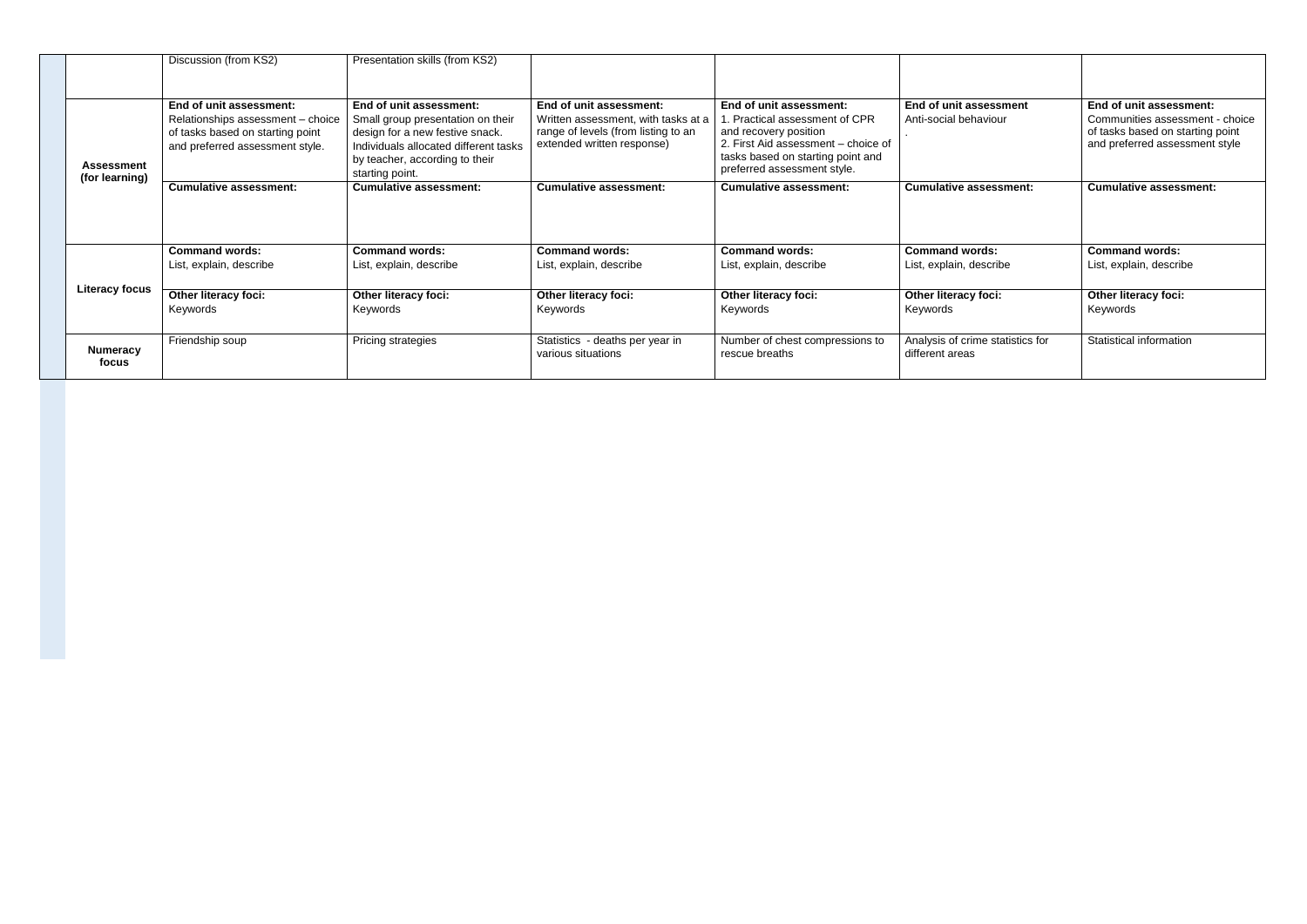|                                                         | <b>Autumn Term 1</b>                                                                                                                                                                                                                                                                                                                                                          | <b>Autumn Term 2</b>                                                                                                                                                                                                                                                                                                                                                                                                                                                                      | <b>Spring Term 1</b>                                                                                                                                                                                                                                                                                                                                                                                                                                                                                                                                                                   | <b>Spring Term 2</b>                                                                                                                                                                                                                                                                                                                                                                                                                     | <b>Summer Term '</b>                                                                                                                                                                                                                                                                                                                                                                                                             | <b>Summer Term 2</b>                                                                                                                                                                                                                                                                                                                                                                                               |
|---------------------------------------------------------|-------------------------------------------------------------------------------------------------------------------------------------------------------------------------------------------------------------------------------------------------------------------------------------------------------------------------------------------------------------------------------|-------------------------------------------------------------------------------------------------------------------------------------------------------------------------------------------------------------------------------------------------------------------------------------------------------------------------------------------------------------------------------------------------------------------------------------------------------------------------------------------|----------------------------------------------------------------------------------------------------------------------------------------------------------------------------------------------------------------------------------------------------------------------------------------------------------------------------------------------------------------------------------------------------------------------------------------------------------------------------------------------------------------------------------------------------------------------------------------|------------------------------------------------------------------------------------------------------------------------------------------------------------------------------------------------------------------------------------------------------------------------------------------------------------------------------------------------------------------------------------------------------------------------------------------|----------------------------------------------------------------------------------------------------------------------------------------------------------------------------------------------------------------------------------------------------------------------------------------------------------------------------------------------------------------------------------------------------------------------------------|--------------------------------------------------------------------------------------------------------------------------------------------------------------------------------------------------------------------------------------------------------------------------------------------------------------------------------------------------------------------------------------------------------------------|
| <b>Topic title</b>                                      | Addictive substances                                                                                                                                                                                                                                                                                                                                                          | Addictive substances 2                                                                                                                                                                                                                                                                                                                                                                                                                                                                    | Society                                                                                                                                                                                                                                                                                                                                                                                                                                                                                                                                                                                | <b>Rights and Responsibilities</b>                                                                                                                                                                                                                                                                                                                                                                                                       | All about me                                                                                                                                                                                                                                                                                                                                                                                                                     | The Real Game                                                                                                                                                                                                                                                                                                                                                                                                      |
| <b>Building on</b><br>Year 7<br>(Skills and<br>content) | All About Me - healthy living (unit                                                                                                                                                                                                                                                                                                                                           | Healthy Living (Unit 1)                                                                                                                                                                                                                                                                                                                                                                                                                                                                   | Our community(unit 6)                                                                                                                                                                                                                                                                                                                                                                                                                                                                                                                                                                  | Our community (unit 6)                                                                                                                                                                                                                                                                                                                                                                                                                   | All About Me - skills and qualities<br>(unit 1)                                                                                                                                                                                                                                                                                                                                                                                  | Being an entrepreneur Yr7                                                                                                                                                                                                                                                                                                                                                                                          |
| Intent                                                  | This unit is intended to equip<br>students with the knowledge to<br>make well-informed, realistic<br>decisions about the use of<br>addictive substances. 1) Smoking<br>and e-cigarettes (2 lessons plus<br>assessment). 2) alcohol x 3 3)<br>County Lines (1 lesson).                                                                                                         | This unit is intended to equip<br>students with the knowledge to<br>make well-informed, realistic<br>decisions about the use of<br>addictive substances. 1) Class A<br>drugs x 2 2) Cannabis 3) synthetic<br>Highs 4) Drugs Assessment 5) First<br>aide recovery position 6) CPR<br>Practical                                                                                                                                                                                             | This unit is intended to raise<br>awareness to students of different<br>groups in society and help build<br>respect and tolerance through<br>exploring and discussing the<br>following issues 1) Being British x2,<br>2) Refugees x2, 3) Being Homeless<br>x2.4) Red Cross Migrants                                                                                                                                                                                                                                                                                                    | Students will consider the<br>development of rights through<br>time and how these apply to them<br>today. They will also explore how<br>all rights in different areas come<br>with responsibilities. 1) Human<br>Rights x2 2) Diversity x2 3)<br>Responsibilities and equality 4)<br>Consumer rights.                                                                                                                                    | Students will explore their sense<br>of self and their identity, through<br>discussing and reflecting on the<br>following topics 1) Assertiveness<br>2) Divided families x 2 3) self-<br>esteem 4) Assessment                                                                                                                                                                                                                    | This unit takes students on a<br>journey through "The Real Game"<br>of life. Students imagine what<br>their future life might potentially<br>be like, then complete a budgeting<br>exercise to evaluate how realistic<br>their dreams are. This encourages<br>the development of careers and<br>financial awareness. 1) Careers 2)<br>Dream Clouds 3) Speed Dating 4)<br>Budgeting and expenses x2                 |
| Y8<br>Knowledge<br><b>Skills</b><br>Understanding       | Knowledge:<br>The short and long-term<br>effects of smoking, alcohol<br>and drug use on<br>individuals, families and<br>society<br>The law around the use of<br>and distribution of drugs<br>Skills:<br>Paired reading<br>Group work, including time<br>management<br><b>Presentation skills</b><br>Understanding:<br>How young people are<br>susceptible to peer<br>pressure | Knowledge<br>The short and long-term<br>effects of drug use on<br>individuals, families and<br>society<br>The law around the use of<br>and distribution of drugs<br>How to deal with someone<br>$\bullet$<br>who has overdosed<br><b>Skills</b><br>Paired reading<br>Group work, including time<br>management<br><b>Presentation skills</b><br>Understanding<br>The impact that illegal drug<br>use has on people<br>How young people are<br>$\bullet$<br>susceptible to peer<br>pressure | Knowledge:<br>Key terminology –<br>refugees, asylum seekers<br>migrants<br>The British Values and<br>how they apply to us<br>Statistical and factual<br>information about<br>homelessness, including<br>who is more likely to<br>become homeless, where<br>homeless people live and<br>charities available to<br>support them<br>Skills:<br>Designing a coat of arms<br>and a flag<br><b>Discussion</b><br>Understanding:<br>How homelessness affects<br>individuals<br>The impact of traumatic<br>events on the lives of<br>refugees<br>• The concept of loss<br>relating to refugees | Knowledge:<br>The 30 human rights and<br>how they came to be<br>How our rights apply in<br>different contexts,<br>including how they are<br>protected by the law<br>Skills:<br>Discussion<br>Paired reading<br>Creating a leaflet<br>$\bullet$<br>Understanding:<br>The concept of<br>responsibilities to go along<br>with our rights<br>Why not everyone in the<br>world has access to their<br>human rights<br>Tolerance of difference | Knowledge:<br>What self-esteem is and<br>how it is developed<br>Statistics and factual<br>$\bullet$<br>information about what<br>makes a family and the<br>issues families can face<br>Skills:<br>Research, including<br>choosing appropriate<br>sources and rewording<br>Discussion<br>Understanding:<br>How self-esteem affects<br>our lives and life chances<br>The impact family issues<br>can have on children<br>$\bullet$ | Knowledge:<br>Key terminology in<br>finance- income,<br>expenditure, budget<br>How to create a budget<br>Skills:<br>Using Maths in a real life<br>context (creating a budget)<br>Pair work<br>Understanding:<br>Career planning,<br>particularly focusing on<br>income and expenditure<br>Lifestyle choices and how<br>these depend on career<br>paths<br>What a budget is and why<br>$\bullet$<br>it is important |
| Knowledge and<br>skills revisited                       | Knowledge:<br>Individual responsibility to keep<br>ourselves healthy<br>Skills:                                                                                                                                                                                                                                                                                               | Knowledge:<br>Individual responsibility to keep<br>ourselves healthy<br><b>Skills:</b>                                                                                                                                                                                                                                                                                                                                                                                                    | Knowledge:<br>Groups in society and our attitude<br>to them<br><b>Skills:</b>                                                                                                                                                                                                                                                                                                                                                                                                                                                                                                          | Knowledge:<br>Tolerance of and understanding of<br>difference<br><b>Skills:</b>                                                                                                                                                                                                                                                                                                                                                          | Knowledge:<br><b>Skills:</b>                                                                                                                                                                                                                                                                                                                                                                                                     | Knowledge:<br>Careers<br>Skills and qualities<br><b>Skills:</b>                                                                                                                                                                                                                                                                                                                                                    |
|                                                         | Paired reading<br>Group work<br><b>Extended writing</b>                                                                                                                                                                                                                                                                                                                       | Discussion<br>Paired reading<br><b>Extended writing</b>                                                                                                                                                                                                                                                                                                                                                                                                                                   | Discussion                                                                                                                                                                                                                                                                                                                                                                                                                                                                                                                                                                             | Research<br><b>Discussion</b>                                                                                                                                                                                                                                                                                                                                                                                                            | Research                                                                                                                                                                                                                                                                                                                                                                                                                         | Basic Maths (addition, subtraction,<br>multiplication, division)                                                                                                                                                                                                                                                                                                                                                   |
| <b>Assessment</b><br>(for learning)                     | End of unit assessment:<br>Smoking assessment: reading<br>comprehension and written tasks<br>on smoking and e-cigarettes; range<br>of tasks according to starting point,<br>from listing to extended written<br>response.                                                                                                                                                     | End of unit assessment:                                                                                                                                                                                                                                                                                                                                                                                                                                                                   | End of unit assessment:<br>Human Rights assessment -<br>written assessment with a range of<br>tasks according to starting point,<br>from listing examples to read and<br>respond.                                                                                                                                                                                                                                                                                                                                                                                                      | End of unit assessment:                                                                                                                                                                                                                                                                                                                                                                                                                  | End of unit assessment:                                                                                                                                                                                                                                                                                                                                                                                                          | End of unit assessment:<br>Reading comprehension based on<br>finance/jobs                                                                                                                                                                                                                                                                                                                                          |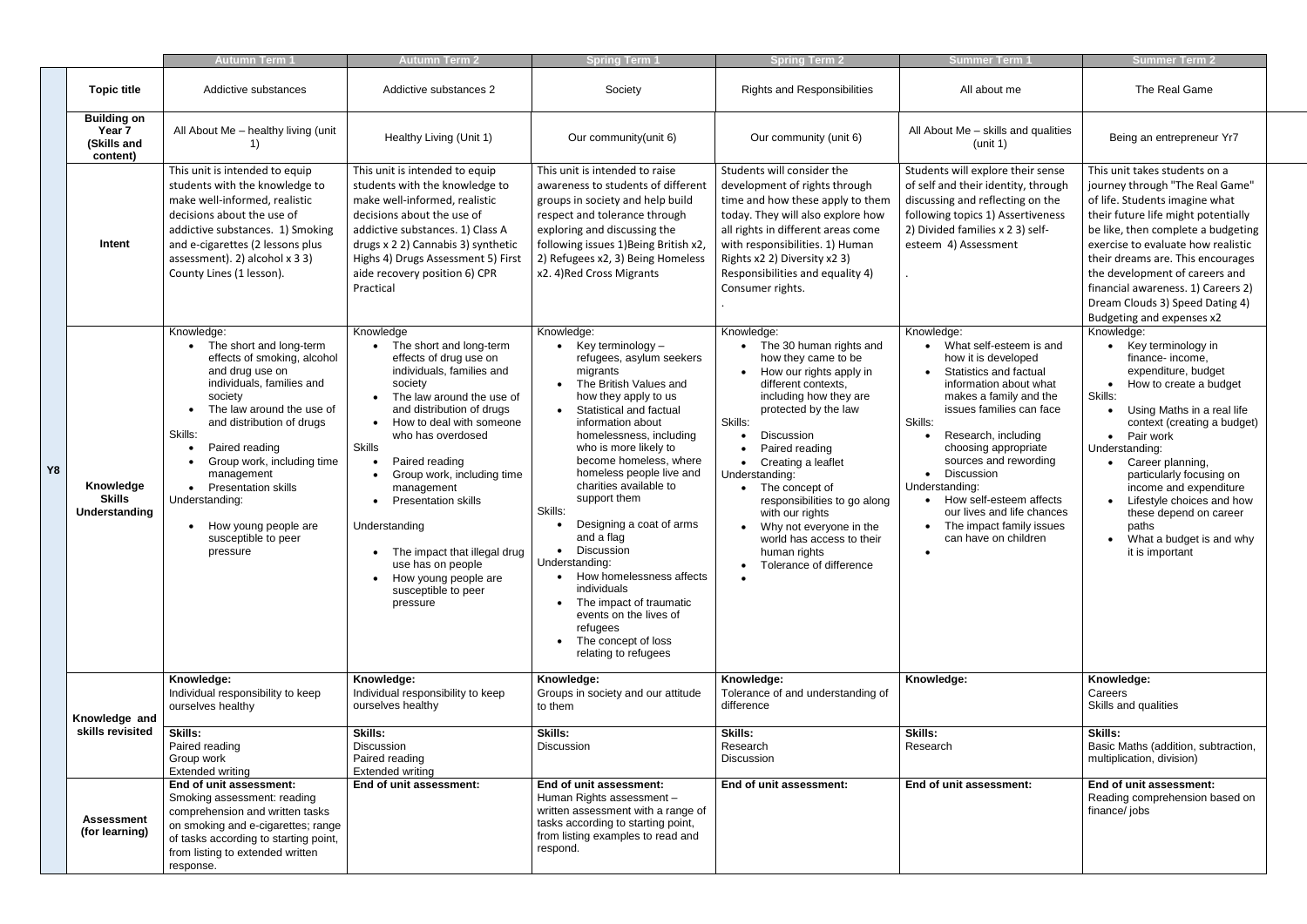|                          |                                                 |                                                 | British Values - designing and<br>describing a coat of arms and a<br>new version of the British flag |                                                                                                     |                                                 |                                                                   |
|--------------------------|-------------------------------------------------|-------------------------------------------------|------------------------------------------------------------------------------------------------------|-----------------------------------------------------------------------------------------------------|-------------------------------------------------|-------------------------------------------------------------------|
|                          | <b>Cumulative assessment:</b>                   | <b>Cumulative assessment:</b>                   | <b>Cumulative assessment:</b>                                                                        | <b>Cumulative assessment:</b>                                                                       | <b>Cumulative assessment:</b>                   | <b>Cumulative assessment:</b>                                     |
|                          | <b>Command words:</b><br>List, describe explain | <b>Command words:</b><br>List, describe explain | <b>Command words:</b><br>List, describe explain                                                      | <b>Command words:</b><br>List, describe explain                                                     | <b>Command words:</b><br>List, describe explain | <b>Command words:</b><br>List, describe, explain and<br>calculate |
| <b>Literacy focus</b>    | <b>Other literacy foci:</b><br>Keywords         | Other literacy foci:<br>Keywords                | Other literacy foci:<br>Keywords                                                                     | Other literacy foci:<br>Keywords                                                                    | Other literacy foci:<br>Keywords                | <b>Other literacy foci:</b><br>Keywords                           |
| <b>Numeracy</b><br>focus | Units of alcohol                                | Statistics about homelessness                   |                                                                                                      | Statistics and factual information<br>about what makes a family and the<br>issues families can face | Salaries connected to different<br>jobs         | Producing a basic budget                                          |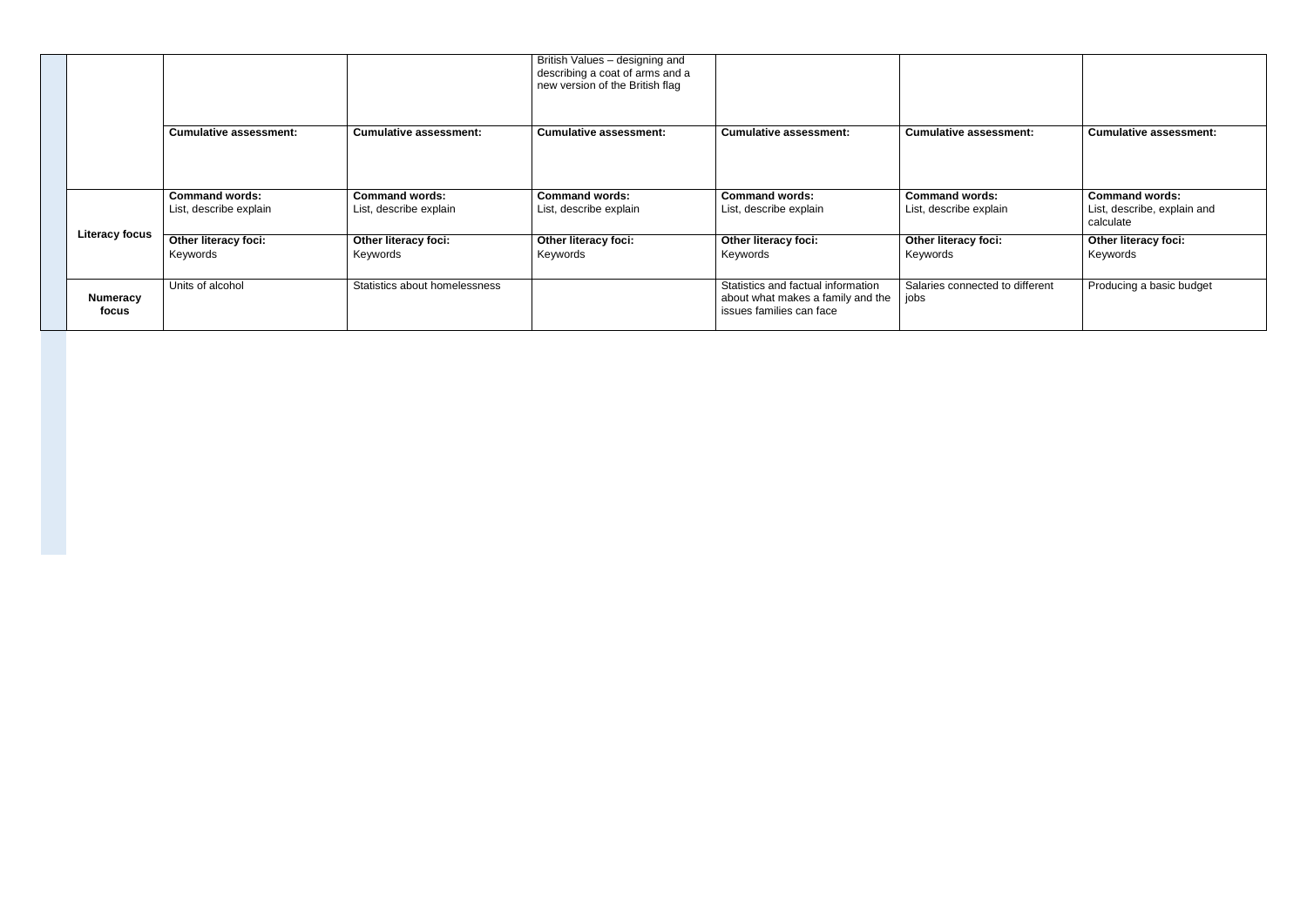|    |                                                         | <b>Autumn Term 1</b>                                                                                                                                                                                                                                                                                                                                                                                                                                                                                                                                                                                                                                                                                     | <b>Autumn Term 2</b>                                                                                                                                                                                                                                                                                                                                                                                                                                                                                                      | <b>Spring Term 1</b>                                                                                                                                                                                                                                                                                                                                                                                                                                                                                                                                                                                        | <b>Spring Term 2</b>                                                                                                                                                                                                                                                                                                                                                                                                                                                      | <b>Summer Term 1</b>                                                                                                                                                                                                                                                                                                                                                                                                                                                                     | <b>Summer Term 2</b>                                                                                                                                                                                                                                                                                                                                                                                                                                                                                                                                                                                                                                                   |
|----|---------------------------------------------------------|----------------------------------------------------------------------------------------------------------------------------------------------------------------------------------------------------------------------------------------------------------------------------------------------------------------------------------------------------------------------------------------------------------------------------------------------------------------------------------------------------------------------------------------------------------------------------------------------------------------------------------------------------------------------------------------------------------|---------------------------------------------------------------------------------------------------------------------------------------------------------------------------------------------------------------------------------------------------------------------------------------------------------------------------------------------------------------------------------------------------------------------------------------------------------------------------------------------------------------------------|-------------------------------------------------------------------------------------------------------------------------------------------------------------------------------------------------------------------------------------------------------------------------------------------------------------------------------------------------------------------------------------------------------------------------------------------------------------------------------------------------------------------------------------------------------------------------------------------------------------|---------------------------------------------------------------------------------------------------------------------------------------------------------------------------------------------------------------------------------------------------------------------------------------------------------------------------------------------------------------------------------------------------------------------------------------------------------------------------|------------------------------------------------------------------------------------------------------------------------------------------------------------------------------------------------------------------------------------------------------------------------------------------------------------------------------------------------------------------------------------------------------------------------------------------------------------------------------------------|------------------------------------------------------------------------------------------------------------------------------------------------------------------------------------------------------------------------------------------------------------------------------------------------------------------------------------------------------------------------------------------------------------------------------------------------------------------------------------------------------------------------------------------------------------------------------------------------------------------------------------------------------------------------|
|    | <b>Topic title</b>                                      | <b>Mental Health</b>                                                                                                                                                                                                                                                                                                                                                                                                                                                                                                                                                                                                                                                                                     | <b>Crime and Punishment</b>                                                                                                                                                                                                                                                                                                                                                                                                                                                                                               | <b>Capital Punishment, Terrorism</b><br>and Financial Awareness                                                                                                                                                                                                                                                                                                                                                                                                                                                                                                                                             | <b>RSE &amp; Child Sexual Exploitation</b>                                                                                                                                                                                                                                                                                                                                                                                                                                | <b>Healthy and Unhealthy</b><br><b>Relationships</b>                                                                                                                                                                                                                                                                                                                                                                                                                                     | <b>Domestic Abuse/ Career</b><br><b>Planning</b>                                                                                                                                                                                                                                                                                                                                                                                                                                                                                                                                                                                                                       |
|    | <b>Building on</b><br>Year 8<br>(Skills and<br>content) | Self-esteem                                                                                                                                                                                                                                                                                                                                                                                                                                                                                                                                                                                                                                                                                              | Online safety (Y7)<br>Anti-social behaviour (Y7)<br>Rights and responsibilities (Y8)                                                                                                                                                                                                                                                                                                                                                                                                                                      | Crime and Punishment Unit 2<br>The Real Game (Y8)                                                                                                                                                                                                                                                                                                                                                                                                                                                                                                                                                           | Puberty (Y7)<br>Risky behaviour (Y8 addictive<br>substances Family, friendships,<br>bullying (Y7)<br>Family issues (Y8)                                                                                                                                                                                                                                                                                                                                                   | addictive substances Family,<br>friendships, bullying (Y7)<br>Family issues (Y8)                                                                                                                                                                                                                                                                                                                                                                                                         | Healthy and unhealthy relationship<br>Unit 5<br>Career Planning (Y8)<br>Skills and qualities (Y7 and 8)<br>The Real Game (Y8)                                                                                                                                                                                                                                                                                                                                                                                                                                                                                                                                          |
|    | Intent                                                  | Students will learn about a range<br>of specific mental health<br>conditions affecting young people,<br>as well as considering how to<br>maintain positive mental health<br>and what factors can affect young<br>people's mental health. 1) Stress,<br>depression and Anxiety x3. 2)<br>Bereavement 3) Assessment 4)<br>Eating disorders 5) Happiness,<br>Positivity and mindfulness                                                                                                                                                                                                                                                                                                                     | Students will examine and discuss<br>the consequences of their actions<br>relating to crime and anti-social<br>behaviour. 1) Gangs and self-<br>image x2 2) Knife crime 3)<br>Assessment 4) Young Offenders<br>x2. 3) Being a witness.                                                                                                                                                                                                                                                                                    | Students will examine and discuss<br>the consequences of their actions<br>relating to 1) Capital Punishment,<br>Terrorism x2<br>Through topics based on financial<br>awareness, students will develop<br>their understanding of basic<br>financial terminology in<br>preparation for the LIBF course 1)<br>It's all about the money x 2 2)<br>Gambling 3) Gambling assessment                                                                                                                                                                                                                               | Students will gain an<br>understanding of risk-taking<br>behaviour in relation to sexual<br>health. They will do this through<br>discussing 1) Contraception 2)<br>STI's 3) Teenage Pregnancy 4)<br>Assessment 5) Sexual exploitation,<br>grooming and trafficking x2                                                                                                                                                                                                     | This unit will allow students to<br>explore their own opinions and<br>beliefs around the topic of<br>forming healthy relationships.<br>They will also examine the<br>potential issues and consequences<br>of unhealthy and controlling<br>relationships as well as raising<br>students' awareness of cultural<br>differences in the conduct of<br>relationships, through the<br>following topics:1) FGM 2) HBV 3)<br>Murdered by my father 4)<br>Assessment 5) Healthy<br>relationships. | Continued from summer term<br>one. This unit will look at the issue<br>of domestic abuse 1)Domestic<br>Abuse x2 2)Murdered by my<br>boyfriend 3) Date Rape 4) Sexting<br>The remaining lessons will be<br>spent looking a career choices<br>culminating in a careers quiz                                                                                                                                                                                                                                                                                                                                                                                              |
| Υ9 | Knowledge<br><b>Skills</b><br><b>Understanding</b>      | Knowledge:<br>Definitions of stress,<br>anxiety, panic attacks,<br>depression and eating<br>disorders<br>How mental health<br>conditions affect the mind,<br>body and relationships<br>The seven stages of grief<br>Skills:<br>Self-care skills<br>Creative writing<br>Understanding:<br>• How to support someone<br>who may be grieving<br>Coping strategies when<br>dealing with stress or<br>anxiety<br>How to spot the warning<br>signs that you or someone<br>you know might be<br>struggling with their mental<br>health<br>Techniques for maintaining<br>positive mental health<br>Factors that can affect<br>young people's mental<br>health<br>How everyone is affected<br>differently by grief | Knowledge:<br>The laws around knife<br>crime, including<br>punishments<br>How young offenders<br>institutions operate<br>What being a witness<br>means, what it involves<br>and how courts support<br>witnesses to give evidence<br>What capital punishment<br>is, where it is used and<br>why<br>Skills:<br>Being able to see things<br>from different perspectives<br>Formal debate<br>Paired reading<br>Understanding:<br>The reasons why young<br>people join gangs<br>• Peer pressure and how it<br>applies to crime | Knowledge:<br>Options available post-16<br>Basic budgeting, including<br>key terminology such as<br>debt, interest, credit rating<br>Laws around gambling<br>$\bullet$<br>Skills:<br>Creating a basic budget<br>that shows understanding<br>of income and expenditure<br>Using online careers tools<br>to deepen understanding<br>of their own skills/ qualities<br>Action planning<br>$\bullet$<br>Understanding:<br>Breadth of career choices<br>available, including the rise<br>in new career options eg in<br>the tech field<br>How debt and gambling<br>impact on people's lives<br>and relationships | Knowledge:<br>Different types of<br>contraception, including<br>advantages and<br>disadvantages and how<br>they work<br>The most common STIs,<br>including symptoms and<br>treatment<br>Key terminology grooming,<br>trafficking, exploitation,<br>Skills:<br>Condom application<br>Discussion<br>Read and response<br>Understanding:<br>The consequences of risky<br>behaviour in terms of<br>grooming, trafficking, STIs<br>The impact of teen<br>pregnancy on families | Knowledge:<br>Key terminology honour-<br>based violence, FGM<br>Skills:<br><b>Extended writing</b><br>Seeing things from<br>different perspectives<br>Watching and responding<br>Understanding:<br>What we mean by control<br>in a relationship; the<br>impact of controlling<br>behaviour on a partner<br>Warning signs of a<br>potentially abusive<br>relationship<br>Forming and maintaining<br>healthy relationships                                                                 | Knowledge:<br>The four types of domestic<br>abuse<br>The laws regarding<br>domestic abuse and<br>sexual violence<br><b>LMI</b> trends<br>$\bullet$<br>Skills:<br><b>Extended writing</b><br>Seeing things from<br>different perspectives<br>Watching and responding<br>Understanding:<br>What we mean by control<br>in a relationship; the<br>impact of controlling<br>behaviour on a partner<br>Warning signs of a<br>potentially abusive<br>relationship<br>Forming and maintaining<br>healthy relationships<br>How self-injury affects<br>young people's mental<br>health and relationships<br>The link between<br>$\bullet$<br>qualifications and career<br>choice |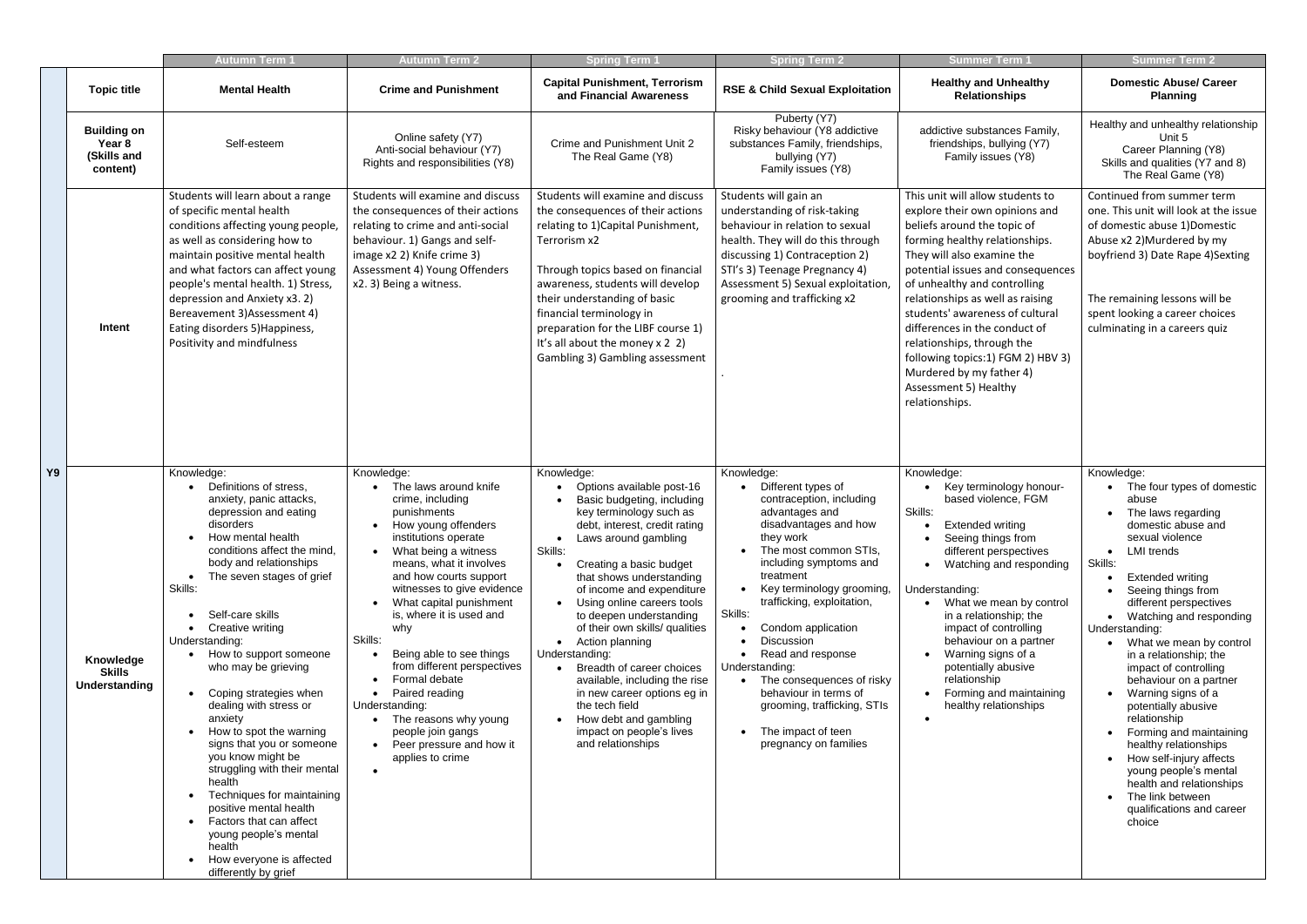|                          | $\bullet$                                                                                                                        |                                                                                                                            |                                                                                                                                                  |                                                                                           |                                                                                                                                               |                                                               |
|--------------------------|----------------------------------------------------------------------------------------------------------------------------------|----------------------------------------------------------------------------------------------------------------------------|--------------------------------------------------------------------------------------------------------------------------------------------------|-------------------------------------------------------------------------------------------|-----------------------------------------------------------------------------------------------------------------------------------------------|---------------------------------------------------------------|
|                          |                                                                                                                                  |                                                                                                                            |                                                                                                                                                  |                                                                                           |                                                                                                                                               |                                                               |
| Knowledge and            | Knowledge:<br>Self-esteem (Y8)                                                                                                   | Knowledge:<br>Anti-social behaviour (Y7)                                                                                   | Knowledge:<br>Grooming (Y7, unit 1 Y9)<br>Career Planning (Y8)<br>Skills and qualities (Y7 and 8)<br>The Real Game (Y8)                          | Knowledge:<br>Family, friendships, bullying (Y7)<br>Family issues (Y8)                    | Knowledge:<br>Family and friends (Y7, Y8)<br>Puberty (Y7)<br>Online grooming/exploitation (Y8)<br>Sexual health and relationships<br>(Unit 4) | Knowledge:<br>Self-esteem (Y8)<br>Family and friends (Y7, Y8) |
| skills revisited         | <b>Skills:</b>                                                                                                                   | <b>Skills:</b><br>Paired reading<br>Seeing things from different<br>perspectives                                           | <b>Skills:</b><br>Budgeting, including using addition<br>and subtraction<br>Using careers software<br>Self-reflection<br><b>Extended writing</b> | <b>Skills:</b><br><b>Extended writing</b><br>Seeing things from different<br>perspectives | <b>Skills:</b><br><b>Discussion</b><br>Reading and responding                                                                                 | <b>Skills:</b>                                                |
| <b>Assessment</b>        | End of unit assessment:<br>Mental health assessment - choice<br>of tasks based on starting point<br>and preferred learning style | End of unit assessment:<br>Crime assessment - choice of<br>tasks based on starting point and<br>preferred assessment style | End of unit assessment:<br>Gambling assessment - written<br>assessment, including extended<br>written tasks                                      | End of unit assessment:                                                                   | End of unit assessment:<br>Relationships assessment -<br>choice of tasks based on starting<br>point and preferred assessment<br>style         | End of unit assessment:<br><b>Careers Quiz</b>                |
| (for learning)           | <b>Cumulative assessment:</b>                                                                                                    | Cumulative assessment:                                                                                                     | Cumulative assessment:                                                                                                                           | <b>Cumulative assessment:</b>                                                             | <b>Cumulative assessment:</b>                                                                                                                 | Cumulative assessment:                                        |
| <b>Literacy focus</b>    | <b>Command words:</b><br>List, describe, explain compare                                                                         | <b>Command words:</b><br>List, describe, explain, compare                                                                  | <b>Command words:</b><br>List, describe, explain, compare,<br>calculate                                                                          | <b>Command words:</b><br>List, describe explain, compare                                  | <b>Command words:</b><br>List, describe explain, compare                                                                                      | <b>Command words:</b><br>List, describe explain, compare      |
|                          | <b>Other literacy foci:</b><br>Keywords                                                                                          | Other literacy foci:<br>Keywords                                                                                           | <b>Other literacy foci:</b><br>Keywords                                                                                                          | Other literacy foci:<br>Keywords, extended writing                                        | <b>Other literacy foci:</b><br>Keywords                                                                                                       | <b>Other literacy foci:</b><br>Keywords                       |
| <b>Numeracy</b><br>focus | Statistical information on Mental<br>Health                                                                                      |                                                                                                                            | Producing a budget                                                                                                                               | Infection rates in Teesside                                                               |                                                                                                                                               | Statistical information on DA                                 |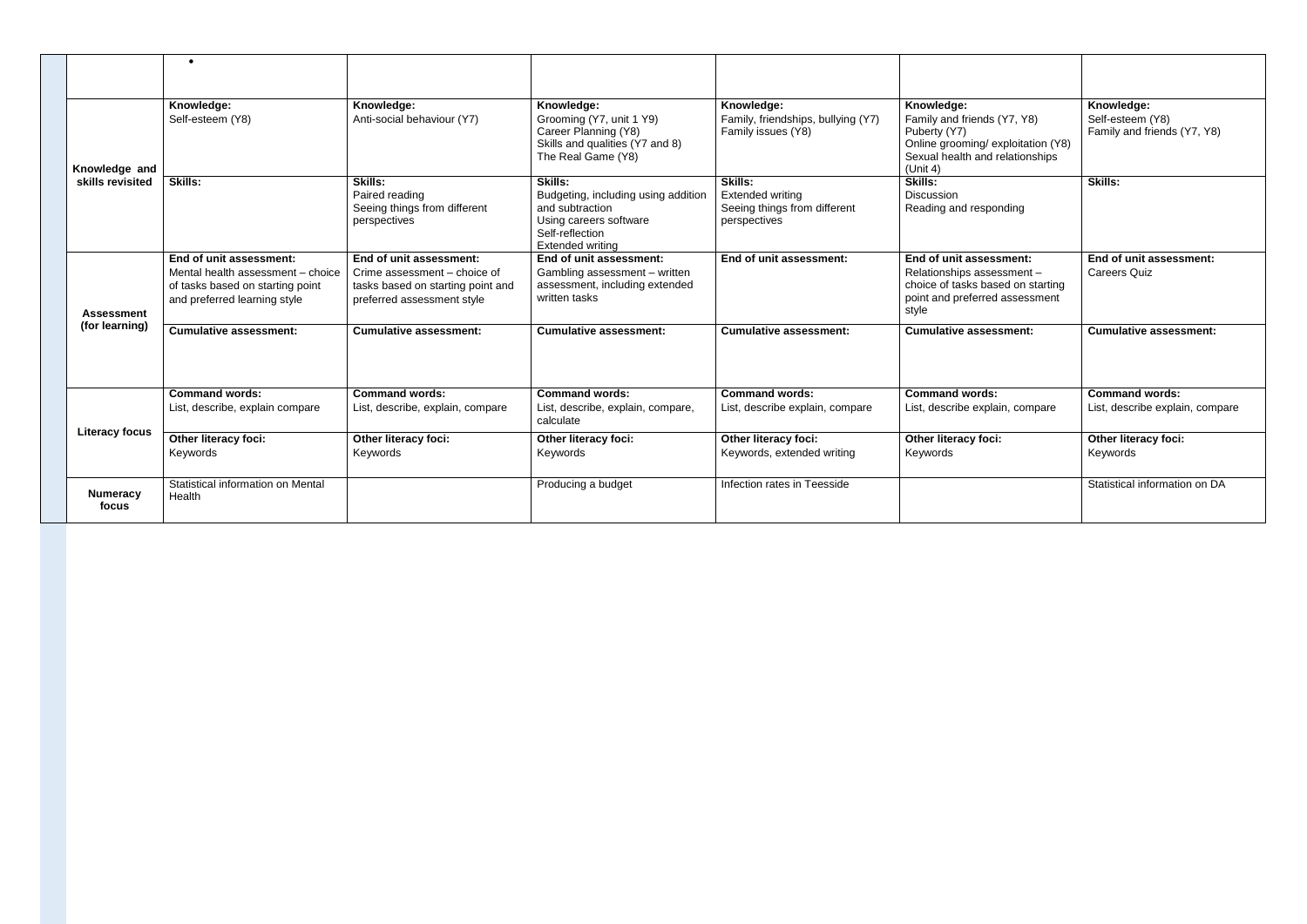|            |                                                              | <b>Autumn Term 1</b>                                                                                                                                                                                                                                                                                                                                                                                                                                    | <b>Autumn Term 2</b>                                                                                                                                                                                                                                                                                                                                                                                                                                                                                                                                                                                                                                           | <b>Spring Term 1</b>                                                                                                                                                                                                                                                                                                                                                                                                                                                                                                                                                                                                        | <b>Spring Term 2</b>                                                                                                                                                                                                                                                                                                                                                                                                                                                                                                            | <b>Summer Term 1</b>                                                                                                                                                                                                                                                                                                                                                           | <b>Summer Term 2</b>                                                                                                                                                                                                                                                                                |
|------------|--------------------------------------------------------------|---------------------------------------------------------------------------------------------------------------------------------------------------------------------------------------------------------------------------------------------------------------------------------------------------------------------------------------------------------------------------------------------------------------------------------------------------------|----------------------------------------------------------------------------------------------------------------------------------------------------------------------------------------------------------------------------------------------------------------------------------------------------------------------------------------------------------------------------------------------------------------------------------------------------------------------------------------------------------------------------------------------------------------------------------------------------------------------------------------------------------------|-----------------------------------------------------------------------------------------------------------------------------------------------------------------------------------------------------------------------------------------------------------------------------------------------------------------------------------------------------------------------------------------------------------------------------------------------------------------------------------------------------------------------------------------------------------------------------------------------------------------------------|---------------------------------------------------------------------------------------------------------------------------------------------------------------------------------------------------------------------------------------------------------------------------------------------------------------------------------------------------------------------------------------------------------------------------------------------------------------------------------------------------------------------------------|--------------------------------------------------------------------------------------------------------------------------------------------------------------------------------------------------------------------------------------------------------------------------------------------------------------------------------------------------------------------------------|-----------------------------------------------------------------------------------------------------------------------------------------------------------------------------------------------------------------------------------------------------------------------------------------------------|
|            | <b>Topic title</b>                                           | <b>Negative Situations and Risky</b><br><b>Behaviour</b>                                                                                                                                                                                                                                                                                                                                                                                                | <b>Work Experience</b>                                                                                                                                                                                                                                                                                                                                                                                                                                                                                                                                                                                                                                         | Unit 1                                                                                                                                                                                                                                                                                                                                                                                                                                                                                                                                                                                                                      | Unit 1                                                                                                                                                                                                                                                                                                                                                                                                                                                                                                                          | Unit 1                                                                                                                                                                                                                                                                                                                                                                         | <b>Revision/Post 16 options</b>                                                                                                                                                                                                                                                                     |
|            | <b>Building on Key</b><br>Stage 3<br>(Skills and<br>content) | RSE & Child exploitation Yr 9                                                                                                                                                                                                                                                                                                                                                                                                                           | The real game Yr 8 Careers Yr9                                                                                                                                                                                                                                                                                                                                                                                                                                                                                                                                                                                                                                 |                                                                                                                                                                                                                                                                                                                                                                                                                                                                                                                                                                                                                             |                                                                                                                                                                                                                                                                                                                                                                                                                                                                                                                                 |                                                                                                                                                                                                                                                                                                                                                                                |                                                                                                                                                                                                                                                                                                     |
|            | Intent                                                       | This unit is intended to raise<br>awareness of internet<br>relationships and the<br>consequences of risky behaviour.<br>To look at how people become<br>involved in various situations and<br>suggest strategies for minimising<br>the risks. We will do this through<br>the following topics: 1) internet<br>relationships 2) sexual encounters<br>3) Sexual harassment 4) Non<br>sexual harassment 5) Gender<br>Identity 6) Revenge Porn 7) fertility | This unit is intended to raise<br>awareness of the world of work<br>and the link between education<br>and future lifestyle. Students will<br>look at how employers select<br>employees using CV's, interviews<br>and application forms.<br>Students will later consider the<br>impact on individuals, families and<br>society of the following:<br>1) Alcohol<br>2)<br>Smoking<br>3)<br>Drugs<br>4) Cancer                                                                                                                                                                                                                                                     | This unit is intended to make<br>students aware of what it means to<br>be a citizen in the UK. What British<br>values are held and how we<br>contribute to the economy through<br>working, voting and saving                                                                                                                                                                                                                                                                                                                                                                                                                | The unit is intended to develop an<br>understanding of the tax system in<br>the UK. How the economic system<br>works.<br>How personal finances impact the<br>economic system and how inflation<br>and interest rates can impact our<br>personal finances. What economic<br>cycles are and how they can<br>impact both personal finance and<br>business.                                                                                                                                                                         | Through this unit students will<br>develop an understanding of<br>Foreign Exchange and The<br>Personal life cycle. Students will<br>be able to explain and describe<br>how foreign exchange can impact<br>individuals and businesses.                                                                                                                                          | Students will use this time to<br>consolidate the learning that they<br>have done prior to their exam and<br>apply the knowledge that they<br>have gained to complete exam<br>questions.<br>To look at the different pathways<br>post16 and compare the benefits<br>and drawbacks of these pathways |
| <b>Y10</b> | Knowledge<br><b>Skills</b><br>Understanding                  | Knowledge:<br>The symptoms of STI's<br>The law regarding gender<br>$\bullet$<br>identity<br>The legal consequences of<br>revenge porn<br>Skills:<br>Staying safe online<br>Understanding:<br>The effects on individuals, families<br>and society of the following:<br>Internet relationships<br>Sexual encounters<br>Sexual harassment<br>Gender Identity<br>Revenge Porn<br><b>Fertility Issues</b>                                                    | Knowledge:<br>What makes a good CV<br>and what information<br>should it include<br>How to prepare for an<br>$\bullet$<br>interview<br>How substances affect the<br>body<br>The 7 warning signs of<br>Cancer<br>$\bullet$<br><b>Skills</b><br>Completion of an<br>application form<br>Take part in a mock<br>interview<br>How to check yourself for<br>the warning signs of<br>Cancer<br>Understanding:<br>• The link between<br>education and job<br>opportunities<br>The importance of creating<br>a 'good impression'<br>The effects on individuals, families<br>and society of the following<br>• Alcohol<br>Smoking<br><b>Drugs</b><br>Cancer<br>$\bullet$ | Knowledge:<br>How we become a citizen<br>and how we can contribute<br>to the local and national<br>community.<br>What is money? How has<br>it evolved through time<br>and what will it look like in<br>the future?<br>What is income? How it<br>links to education and how<br>we contribute through<br>taxes and national<br>insurance<br>Skills:<br>Management of personal<br>finances through budgets.<br>Using comparison<br>websites<br>Calculation of tax and NI<br>Understanding:<br>How being careful with<br>your money can minimise<br>the amount of personal<br>debt.<br>The link between income<br>and lifestyle | Knowledge:<br>• What are inflation and<br>interest rates?<br>How are interest rates<br>used to control inflation?<br>• How is inflation<br>calculated?<br>• What are economic cycle?<br>Skills:<br>Calculation of tax bands.<br><b>Calculation of National</b><br>insurance<br>Understanding:<br>• Why do some people pay<br>higher rate tax?<br>How the government uses<br>interest rates to ensure the<br>country is prosperous and<br>avoids recessions<br>How the government uses<br>interest rates to control<br>inflation | Knowledge:<br><b>Currencies of different</b><br>countries<br>How the rate of exchange<br>is affected by supply and<br>demand of currency<br><b>Skills</b><br>Calculation of exchange<br>rates<br>Understanding:<br>• How imports and exports<br>are affected by the<br>fluctuation of foreign<br>exchange<br>How individuals can be<br>affect by fluctuating<br>exchange rates | Knowledge:<br>What opportunities are<br>available post 16<br>Skills:<br><b>Research courses</b><br>available from colleges<br>and training providers<br>Understanding:<br>The link between<br>education and job<br>opportunities                                                                    |
|            | Knowledge and<br>skills revisited                            | Knowledge:<br>Sexual health, types of<br>contraception                                                                                                                                                                                                                                                                                                                                                                                                  | Knowledge:<br>What makes a good CV                                                                                                                                                                                                                                                                                                                                                                                                                                                                                                                                                                                                                             | Knowledge:<br>How does income relate to<br>education                                                                                                                                                                                                                                                                                                                                                                                                                                                                                                                                                                        | Knowledge:<br>Interest rates                                                                                                                                                                                                                                                                                                                                                                                                                                                                                                    | Knowledge:<br>Economic cycles                                                                                                                                                                                                                                                                                                                                                  | Knowledge:<br>Unit 1 knowledge                                                                                                                                                                                                                                                                      |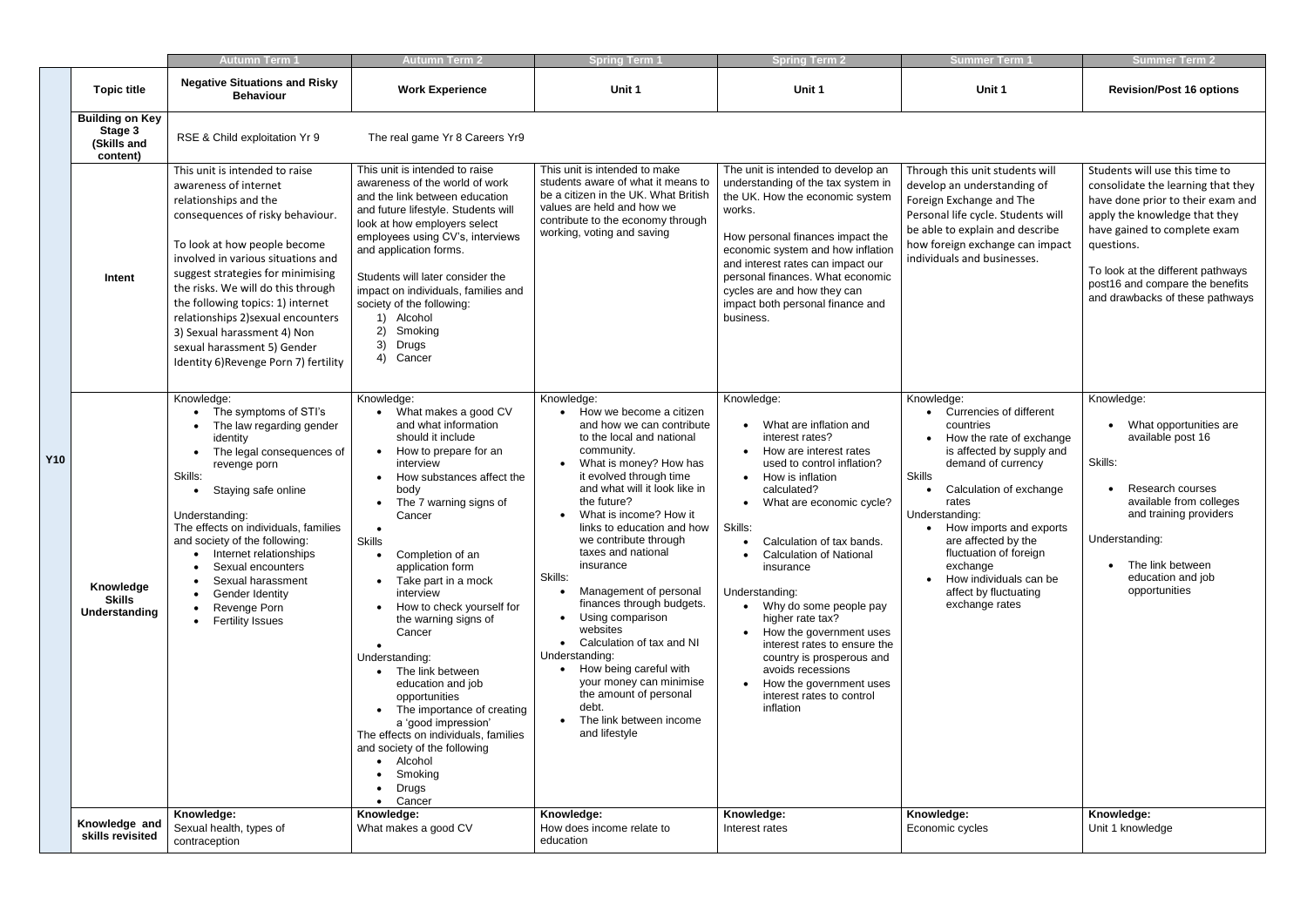|                          | <b>Skills:</b><br>Evaluation of the consequences of<br>actions | <b>Skills:</b><br>Completion of a CV                                                          | <b>Skills:</b><br>Calculation of Tax/NI                           | <b>Skills:</b><br>Calculation of tax and N/I                      | <b>Skills:</b><br>Calculation of exchange rates               | <b>Skills:</b><br>Unit 1 skills                                   |
|--------------------------|----------------------------------------------------------------|-----------------------------------------------------------------------------------------------|-------------------------------------------------------------------|-------------------------------------------------------------------|---------------------------------------------------------------|-------------------------------------------------------------------|
| <b>Assessment</b>        | End of unit assessment:<br>Kayleigh's love story               | End of unit assessment:<br>Students are given feedback on<br>their CV and interview technique | End of unit assessment:<br>Mock exam                              | End of unit assessment:<br>Mock exam                              | End of unit assessment:<br><b>External Exam</b>               | End of unit assessment:<br>External exam                          |
| (for learning)           | <b>Cumulative assessment:</b>                                  | <b>Cumulative assessment:</b>                                                                 | <b>Cumulative assessment:</b><br><b>External Exam</b>             | <b>Cumulative assessment:</b><br>External Exam                    | <b>Cumulative assessment:</b><br>External exam                | <b>Cumulative assessment:</b><br>External exam                    |
|                          | <b>Command words:</b><br>Describe, list and explain            | <b>Command words:</b><br>Describe, list and explain                                           | <b>Command words:</b><br>Describe, list, calculate and<br>explain | <b>Command words:</b><br>Describe, list, calculate and<br>explain | <b>Command words:</b><br>Describe, list calculate and explain | <b>Command words:</b><br>Describe, calculate, list and<br>explain |
| <b>Literacy focus</b>    | Other literacy foci:<br>Peel paragraphs                        | Other literacy foci:<br>Application Writing                                                   | Other literacy foci:<br>Keywords                                  | Other literacy foci:<br>Keywords                                  | Other literacy foci:<br>Keywords                              | Other literacy foci:<br>Keywords                                  |
| <b>Numeracy</b><br>focus | Units of alcohol                                               | Potential salaries                                                                            | Calculation of Tax and NI                                         | Calculation of interest<br>The rate of inflation                  | Calculation of exchange rates                                 | Calculation of:<br>Tax/NI<br>Foreign exchange                     |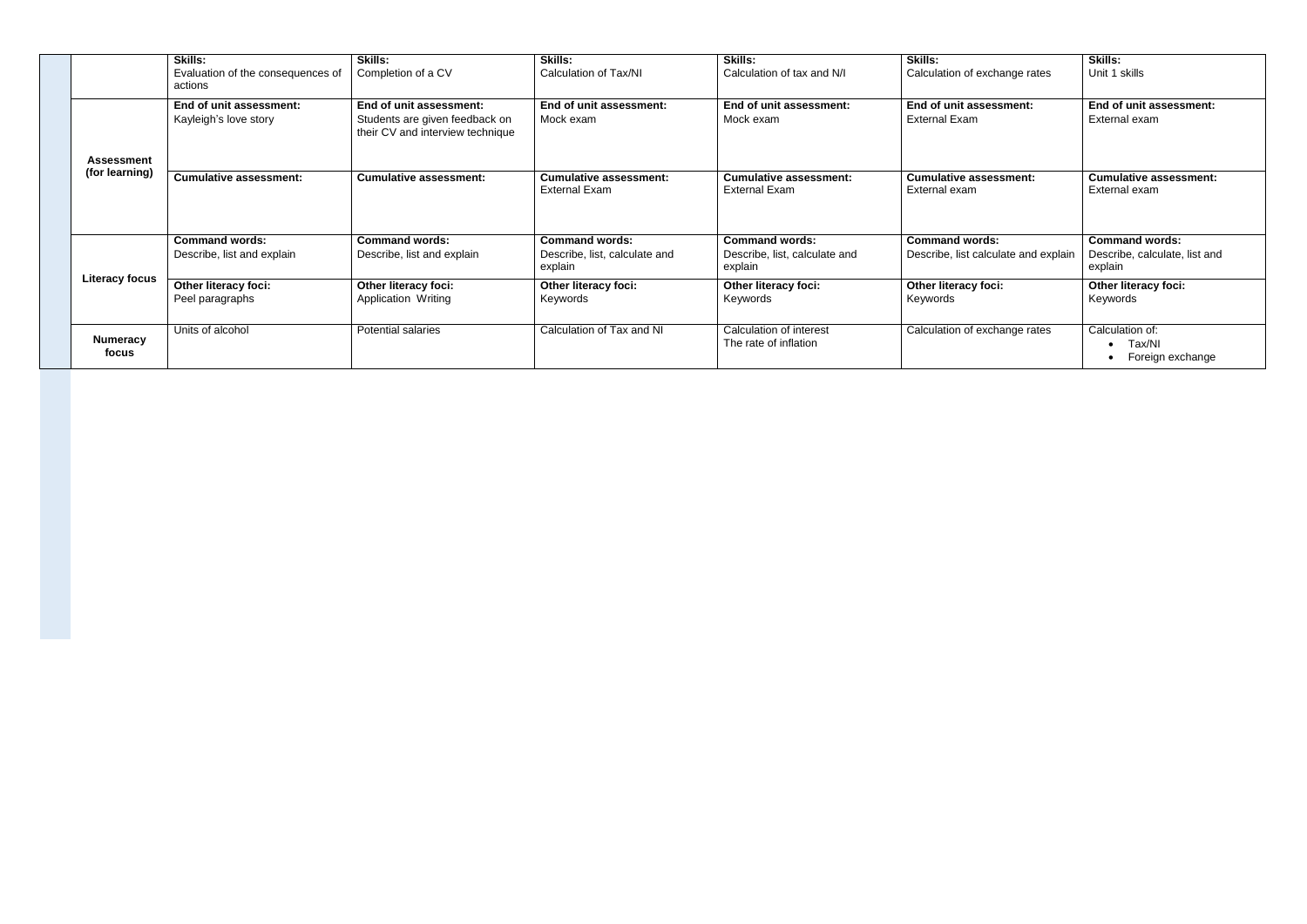|            |                                                                             | <b>Autumn Term 1</b>                                                                                                                                                                                                                                                                                                                                                                                                                                                                                                            | <b>Autumn Term 2</b>                                                                                                                                                                                                                                                                                                                                                                                                                                                                                                    | <b>Spring Term</b>                                                                                                                                                                                                                                                                                                                                                                                                                                                                                                      | <b>Spring Term 2</b>                                                                                                                                                                                                                                                                                                                                                                                                                                                                                                               | <b>Summer Term</b>                                                                                                                                                                                                                                                                                                                                                                                            | <b>Summer Term 2</b>         |
|------------|-----------------------------------------------------------------------------|---------------------------------------------------------------------------------------------------------------------------------------------------------------------------------------------------------------------------------------------------------------------------------------------------------------------------------------------------------------------------------------------------------------------------------------------------------------------------------------------------------------------------------|-------------------------------------------------------------------------------------------------------------------------------------------------------------------------------------------------------------------------------------------------------------------------------------------------------------------------------------------------------------------------------------------------------------------------------------------------------------------------------------------------------------------------|-------------------------------------------------------------------------------------------------------------------------------------------------------------------------------------------------------------------------------------------------------------------------------------------------------------------------------------------------------------------------------------------------------------------------------------------------------------------------------------------------------------------------|------------------------------------------------------------------------------------------------------------------------------------------------------------------------------------------------------------------------------------------------------------------------------------------------------------------------------------------------------------------------------------------------------------------------------------------------------------------------------------------------------------------------------------|---------------------------------------------------------------------------------------------------------------------------------------------------------------------------------------------------------------------------------------------------------------------------------------------------------------------------------------------------------------------------------------------------------------|------------------------------|
|            | <b>Topic title</b>                                                          | <b>Practices of Managing Money</b>                                                                                                                                                                                                                                                                                                                                                                                                                                                                                              | <b>Practices of Managing money</b>                                                                                                                                                                                                                                                                                                                                                                                                                                                                                      | Financial capability, work and<br>enterprise                                                                                                                                                                                                                                                                                                                                                                                                                                                                            | Financial capability, work and<br>enterprise                                                                                                                                                                                                                                                                                                                                                                                                                                                                                       | <b>Case study preparation</b>                                                                                                                                                                                                                                                                                                                                                                                 |                              |
|            | <b>Building on Key</b><br>Stage 3 and<br>Year 10<br>(Skills and<br>content) | Unit 1 Year 10                                                                                                                                                                                                                                                                                                                                                                                                                                                                                                                  |                                                                                                                                                                                                                                                                                                                                                                                                                                                                                                                         |                                                                                                                                                                                                                                                                                                                                                                                                                                                                                                                         |                                                                                                                                                                                                                                                                                                                                                                                                                                                                                                                                    |                                                                                                                                                                                                                                                                                                                                                                                                               |                              |
|            | Intent                                                                      | To look at how financial planning<br>helps you make better financial<br>decisions, avoid unnecessary debt,<br>make decisions on savings,<br>spending and progress in reaching<br>goals; The sources of financial<br>planning information and advice<br>such as advisory services (Citizens<br>Advice, Money Advice Service,<br>paid for advice, peers and family)<br>and financial service providers<br>(banks, building societies, credit<br>unions).                                                                          | To look at the factors influenced<br>by stage in a personal financial life<br>cycle.<br>Understand documentation for<br>pay and pay calculations. Describe<br>the various components of a<br>payslip.                                                                                                                                                                                                                                                                                                                   | To look at why Businesses exist,<br>Business objectives and types;<br>reasons for starting businesses;<br>businesses with social value, eg<br>charities. Unique selling points;<br>customer service; marketing;<br>successful / forward thinking /<br>innovative; competitive<br>advantage; employees -<br>innovation and invention.                                                                                                                                                                                    | To explore in implications of Illegal<br>activities: types of fraud and theft,<br>costs of illegal activities:<br>investigation costs / loss of goods<br>/ increased costs / reduced service<br>and reputation                                                                                                                                                                                                                                                                                                                     | Using the knowledge from<br>previous lessons students must<br>plan answers to questions for the<br>exam using the case study<br>provided by the exam board                                                                                                                                                                                                                                                    |                              |
| <b>Y11</b> | Knowledge<br><b>Skills</b><br>Understanding                                 | Knowledge:<br>The tools available to<br>manage money<br>Savings accounts available<br>Skills:<br>How to create a personal<br>financial budget<br>How tools such as internet<br>banking can be used to<br>manage money<br>Creation of cash-flow<br>forecasts.<br>Comparison of savings<br>accounts<br>Understanding<br>How keeping track of<br>savings, surplus / deficit<br>and adjusting for next<br>time can reduce<br>borrowing<br>How surpluses may lead<br>to being able to save;<br>shortfalls may result in<br>borrowing | Knowledge:<br>What are the stages in the<br>personal life cycle<br>How self-employed people<br>$\bullet$<br>calculate and pay tax and<br>N <sub>1</sub><br>The difference between<br>Class1, 2 and 4 National<br>insurance<br>Skills:<br>Completion of self -<br>assessment<br>Calculation of tax and<br>National Insurance<br>Understanding:<br>How tax and National<br>insurance contributions<br>affect the governments<br>available income<br>Why self-employed people<br>are tax differently to<br>employed people | Knowledge:<br>Why businesses exist in<br>$\bullet$<br>addition to making a<br>profit.<br>How businesses use<br>unique selling points to<br>attract further customers<br>The importance of<br>innovation.<br>What are external<br>influences and how can<br>they affect businesses?<br>Skills:<br>Setting objectives that are<br><b>SMART</b><br>Understanding:<br>• How government<br>decisions can impact sales<br>and subsequently<br>profitability<br>How employees can affect<br>the profitability of a<br>business | Knowledge:<br>The different types of<br>fraud that can affect both<br>individuals and businesses<br>What is classed as an<br>illegal activity<br>What measures can be put<br>in place to reduce the risk<br>of fraud.<br>Skills:<br>Calculation of how much<br>money fraud can cost<br>businesses and individuals<br>in the UK<br>Understanding:<br>How the impact of costs<br>can be passed on to<br>customer or taxpayer;<br>How economising in the<br>business can lead to<br>redundancies or changes<br>to employee benefits). | Knowledge:<br>What the case study is for<br>the exam<br>What elements from the<br>$\bullet$<br>previous units need to be<br>revisited<br><b>Skills</b><br>PEE paragraphs and<br>sentences<br>Application of knowledge<br>to a given scenario<br>How to achieve additional<br>marks through the careful<br>planning of answers<br>Understanding:<br>• How the scenario links to<br>the previous topics studied |                              |
|            | Knowledge and<br>skills revisited                                           | Knowledge:<br>The impact of personal decisions<br>on society.<br>Skills:<br>Calculation of VAT/Income tax                                                                                                                                                                                                                                                                                                                                                                                                                       | Knowledge:<br>The governments income<br><b>Skills:</b><br>Income tax and Vat                                                                                                                                                                                                                                                                                                                                                                                                                                            | Knowledge:<br>Financial planning<br><b>Skills:</b><br><b>Budget preparation</b>                                                                                                                                                                                                                                                                                                                                                                                                                                         | Knowledge:<br>How external factors can influence<br>the money in your pocket.<br>Skills:<br>The cost of fraud                                                                                                                                                                                                                                                                                                                                                                                                                      | Knowledge:<br>. Topics $1 - 7$<br>Skills:<br><b>PEEL</b> structures                                                                                                                                                                                                                                                                                                                                           | Knowledge:<br><b>Skills:</b> |
|            |                                                                             |                                                                                                                                                                                                                                                                                                                                                                                                                                                                                                                                 |                                                                                                                                                                                                                                                                                                                                                                                                                                                                                                                         |                                                                                                                                                                                                                                                                                                                                                                                                                                                                                                                         |                                                                                                                                                                                                                                                                                                                                                                                                                                                                                                                                    |                                                                                                                                                                                                                                                                                                                                                                                                               |                              |

| Summer Term                                                                                                                                                                                                                                                                                                                                                                                                 | Summer Term 2 |
|-------------------------------------------------------------------------------------------------------------------------------------------------------------------------------------------------------------------------------------------------------------------------------------------------------------------------------------------------------------------------------------------------------------|---------------|
| <b>Case study preparation</b>                                                                                                                                                                                                                                                                                                                                                                               |               |
|                                                                                                                                                                                                                                                                                                                                                                                                             |               |
| Using the knowledge from<br>previous lessons students must<br>plan answers to questions for the<br>exam using the case study<br>provided by the exam board                                                                                                                                                                                                                                                  |               |
| Knowledge:<br>What the case study is for<br>the exam<br>What elements from the<br>previous units need to be<br>revisited<br><b>Skills</b><br>PEE paragraphs and<br>$\bullet$<br>sentences<br>Application of knowledge<br>to a given scenario<br>How to achieve additional<br>marks through the careful<br>planning of answers<br>Understanding:<br>How the scenario links to<br>the previous topics studied |               |
| Knowledge:<br>Topics $1 - 7$                                                                                                                                                                                                                                                                                                                                                                                | Knowledge:    |
| Skills:<br><b>PEEL</b> structures                                                                                                                                                                                                                                                                                                                                                                           | Skills:       |